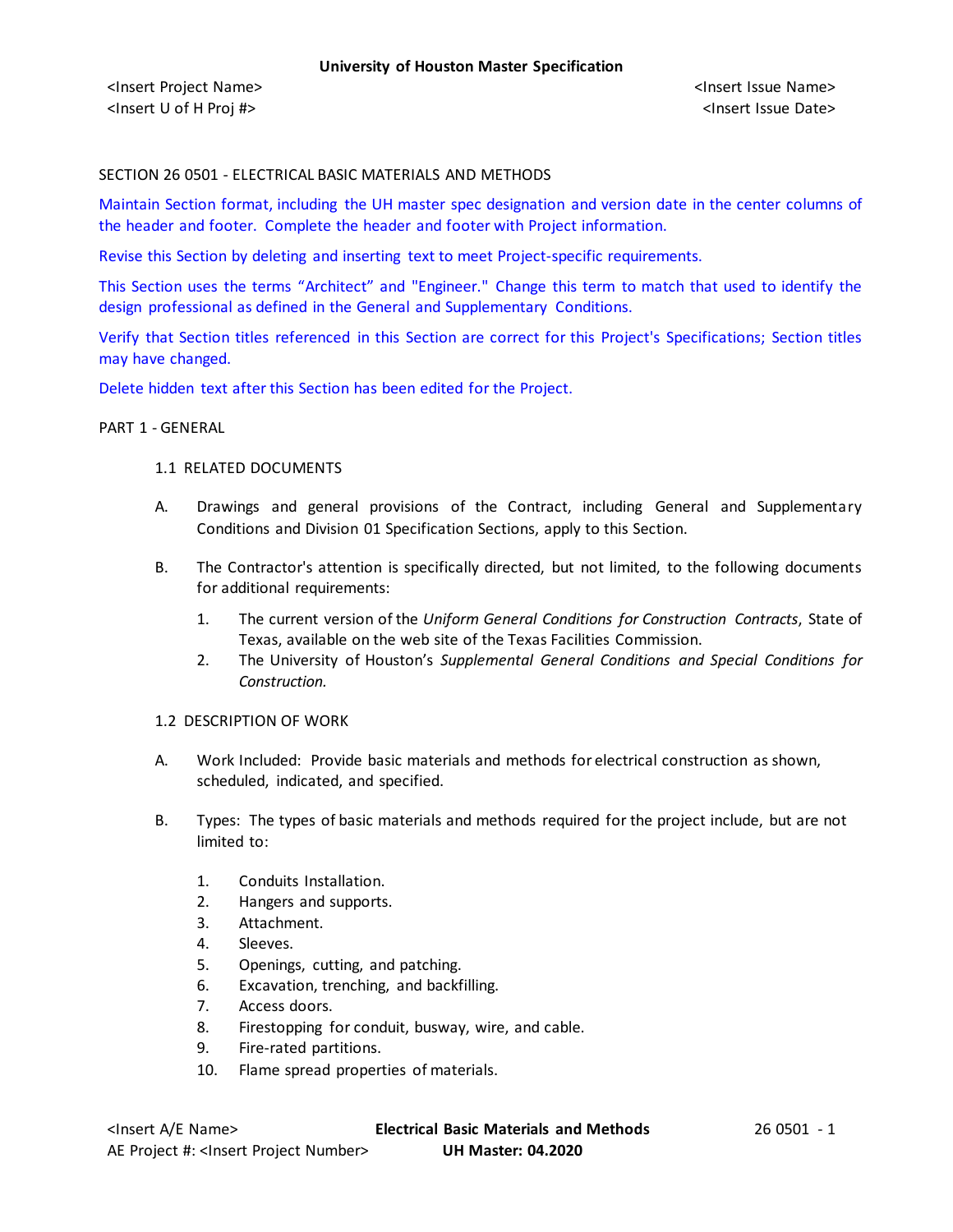<Insert Project Name> <Insert Issue Name> <Insert U of H Proj #> <Insert Issue Date>

- 11. Penetration flashing and seals.
- 12. Escutcheon plates.
- 13. Cleaning and painting of electrical work.
- 14. Prohibited markings.
- 15. Tamper resistant fasteners.
- 16. Equipment housekeeping pads and anchor bolts.
- 17. Concrete.
- 18. Wiring device and equipment mounting heights.
- 19. **[Demolition and work within existing buildings.]**

### 1.3 SUBMITTALS

- A. Shop drawing submittals shall include, but not be limited to, the following:
	- 1. A list of proposed manufacturers and product data on hangers, supports, and methods of attachment to the structure.
	- 2. Excavation and trenching plan, designed and sealed by a registered Engineer. Refer to Division 1 for additional submittal requirements.
	- 3. Cut sheets on access doors and fire stopping materials products.
	- 4. Additional information as required in Section 26 0001 "Electrical General Provisions."

# 1.4 PRODUCT DELIVERY, STORAGE AND HANDLING

- A. Deliver components in factory-fabricated water-resistant packaging.
- B. Handle components carefully to avoid damage to components, enclosures, and finish.
- C. Store components in a clean, dry space and protect from weather.

# PART 2 - PRODUCTS

- 2.1 PERFORMANCE REQUIREMENTS
- A. Delegated Design: Engage a qualified Engineer to design hanger and support system.

# 2.2 MATERIALS

A. General: Refer to PART 3 - EXECUTION of this Section and other Division 26 sections for basic electrical products and materials.

# PART 3 - EXECUTION

- 3.1 CONDUIT INSTALLATION
	- A. All conduits shall be concealed in pipe chases, walls, furred spaces, topping, or above the ceilings of the building unless otherwise indicated.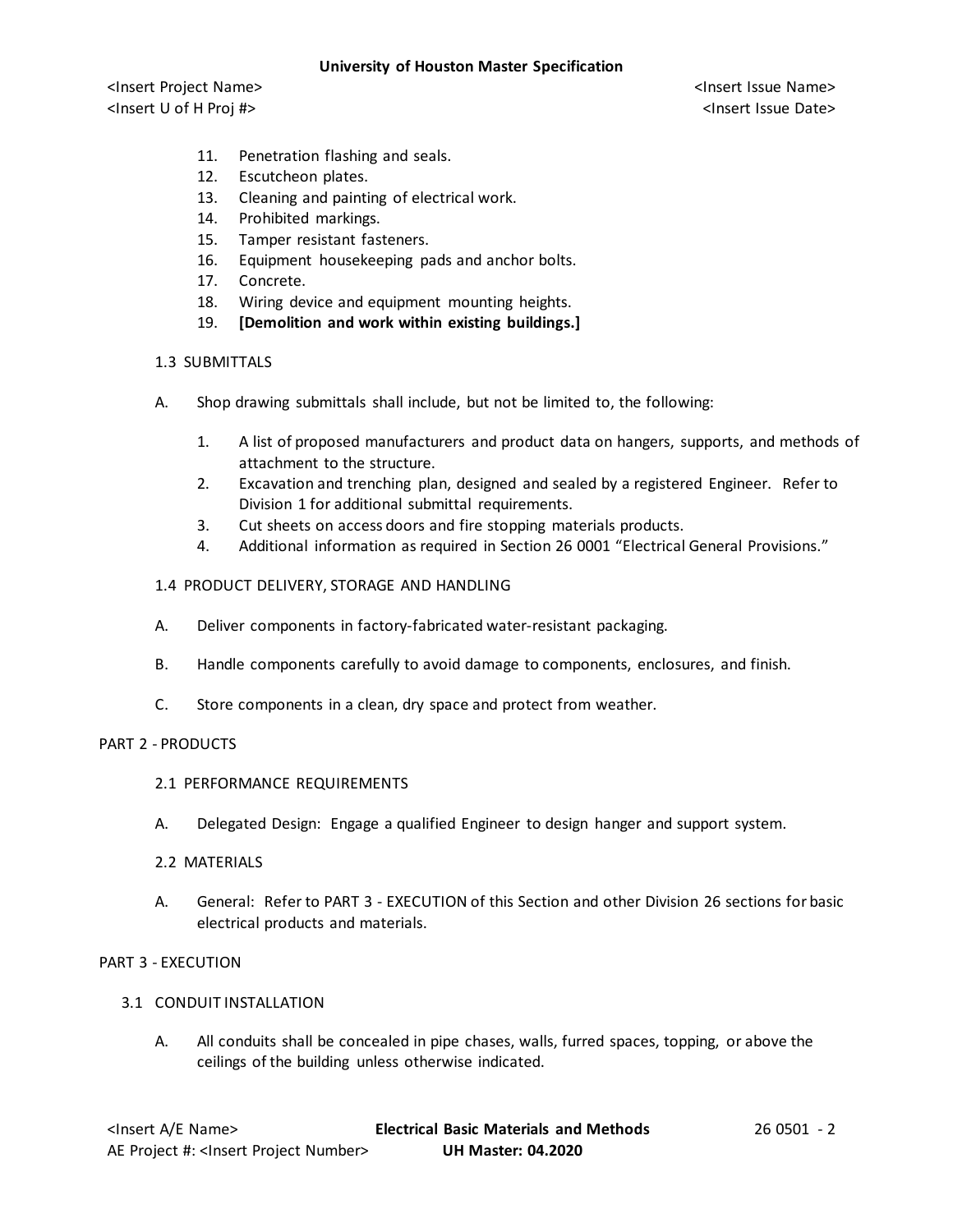<Insert Project Name> <Insert Issue Name> <Insert U of H Proj #> <Insert Issue Date>

- B. Conduit may be run exposed in mechanical rooms, in chases containing HVAC ductwork and plumbing pipes. Run exposed conduit parallel or at right angles to building or other construction lines in a neat and orderly manner.
- C. All conduits and surface raceways shall be supported from the structure and according to the NEC. Hanger rods with clamps shall be allowed and as herein specified.
- D. Where limited space is available above the ceilings and below concrete beams or other deep projections, conduit shall be sleeved through the projection where it crosses, rather than hung below them, in a manner to provide maximum above-floor clearance.
- E. No sleeves shall be installed through any concrete beam or other deep projection without written approval of the Architect/Engineer.
- F. Run conduit to avoid proximity to heat producing equipment, piping and flues, keeping a minimum of 15 inches clearance.
- G. Whenever possible, install horizontal conduit runs above water piping.
- H. Install all conduits a minimum of 36 inches above ceiling tiles to avoid lighting fixtures and equipment and to allow maintenance accessibility. Maintain existing conditions minimum clearance from ceiling.
- I. The Contractor shall study the Drawings and carefully lay out all work in advance of fabrication and erection in order to meet the requirements of limited spaces. Where conflicts occur, the Contractor shall meet with all involved trades and the Owner's Construction Inspector and operations personnel and resolve the conflict prior to erection of any work in the area involved.
- J. Conduit and raceway connections, rough-in and stub-up locations for equipment shall be coordinated by the Contractor to provide locations indicated on approved manufacturers equipment shop drawings. Connection, rough-in and stub-up locations shown on the Drawings are diagrammatic for general reference only.

**[VERIFY IF THE FOLLOWING IS REQUIRED]**

- **K. [All main feeders for generator power from generators to generator power distribution equipment and transfer switches, and from transfer switches to emergency power distribution panels and panelboards, shall be installed as follows:**
	- 1. **All main feeders for generator power from generators to generator power distribution equipment and transfer switches, and from transfer switches to emergency power distribution panels and panelboards, shall be Type RHW two-hour rated conductors installed in an approved raceway or Type THHN conductors installed in a suitable raceway and installed in continuous two-hour rated vertical chases or stacked two-hour rated electrical rooms.**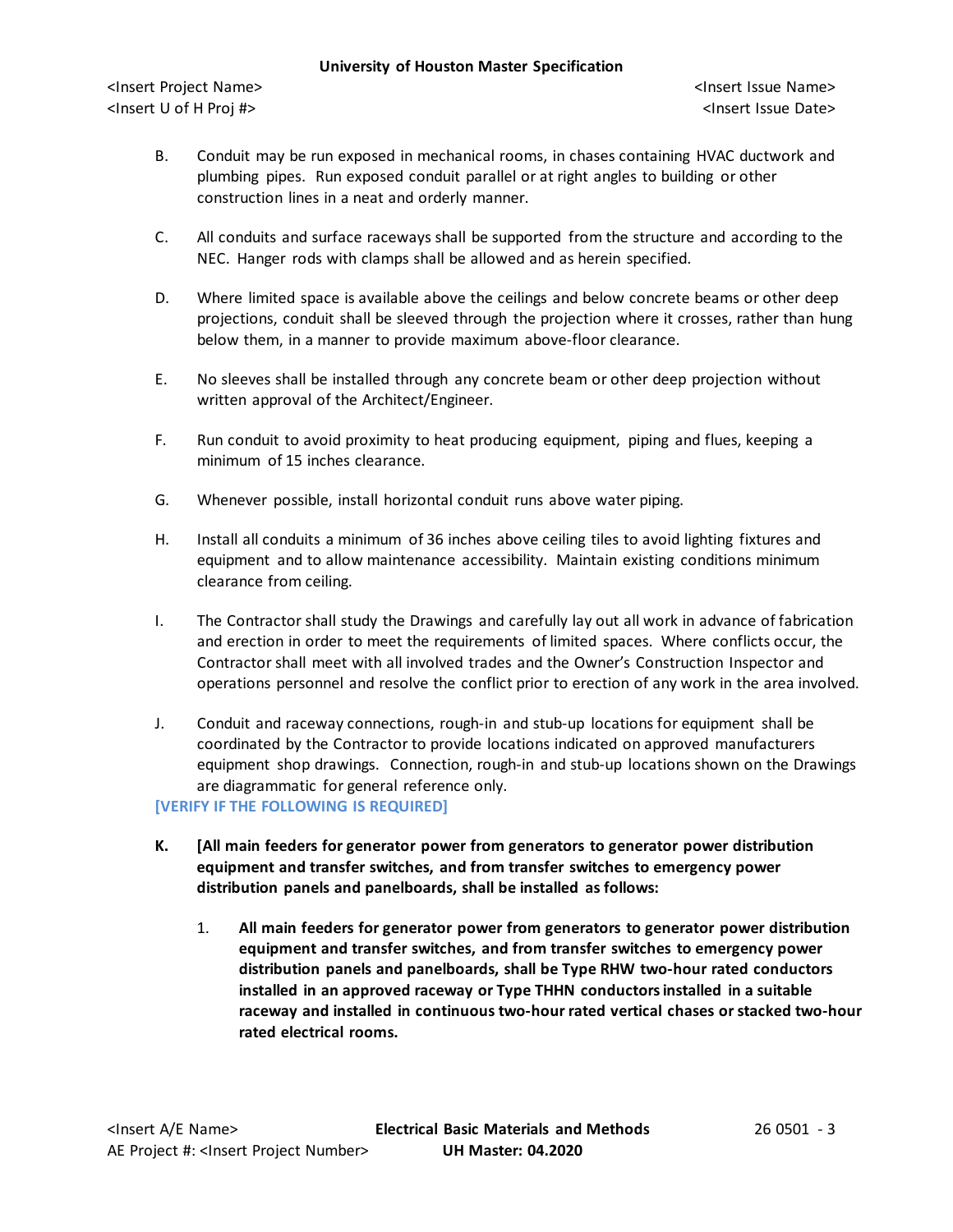- 2. **Two-hour rated access provisions shall be provided at all junction and pull box locations in main feeders for generator power from generators to generator power distribution equipment and transfer switches, and from transfer switches to emergency power distribution panels and panelboards that are not Type RHW 2 hour rated conductors. Wire shall be rated for dry and wet locations.**
- 3. **Generators, generator power distribution equipment, transfer switches and emergency power distribution panels and panelboards shall be located in two-hour rated rooms.] [VERIFY IF THE FOLLOWING IS REQUIRED]**
- **L. [All fire alarm system main trunk wiring shall be installed as follows:**
	- 1. **Vertical riser fire alarm system main trunk wiring shall be installed in approved raceways in continuous two-hour rated vertical chases or stacked two-hour rated electrical rooms or shall be enclosed in a continuous two-hour rated enclosure. Twohour rated access provisions shall be provided to all fire alarm wiring terminal locations in fire alarm system main trunk wiring. Where a two-hour enclosure is required, coordinate enclosure with the General Contractor.**
	- 2. **Horizontal fire alarm system main trunk wiring from the fire alarm control panel/Fire Command Station to vertical riser locations shall be installed in approved raceways installed below a slab on grade or enclosed in an approved two-hour enclosure. Twohour rated access provisions shall be provided to all fire alarm wiring terminal locations in fire alarm system main trunk wiring. Where a two-hour enclosure is required, coordinate enclosure with the General Contractor.**
	- 3. **Fire rated enclosures are not required for horizontal, non-trunk fire alarm wiring on floors.]**

# 3.2 HANGERS AND SUPPORTS

- A. All supports required for the proper installation of equipment, cable tray, wireway, and conduit shall be provided as hereinafter specified unless otherwise indicated on the Drawings.
- B. All conduits throughout the building shall be supported as specified in Section 26 0533 "Electrical Raceways," unless noted differently on the Drawings, but in every case shall be adequate to support the raceway being suspended. The supports shall be from the structure to line of grade, with proper provision for expansion, contraction, vibration elimination, and anchorage. All supports must comply with NEC or more restrictive specification.
- C. Plumbing strap shall not be used to support electrical conduits. Conduit or conduit racks shall not be supported from ductwork, piping or equipment.
- D. All electrical conduits and surface raceways exposed to view shall be run parallel and perpendicular to the adjacent building construction. All hangers shall be fastened to the building structure in a manner as specified under Paragraph 3.3 "Attachment."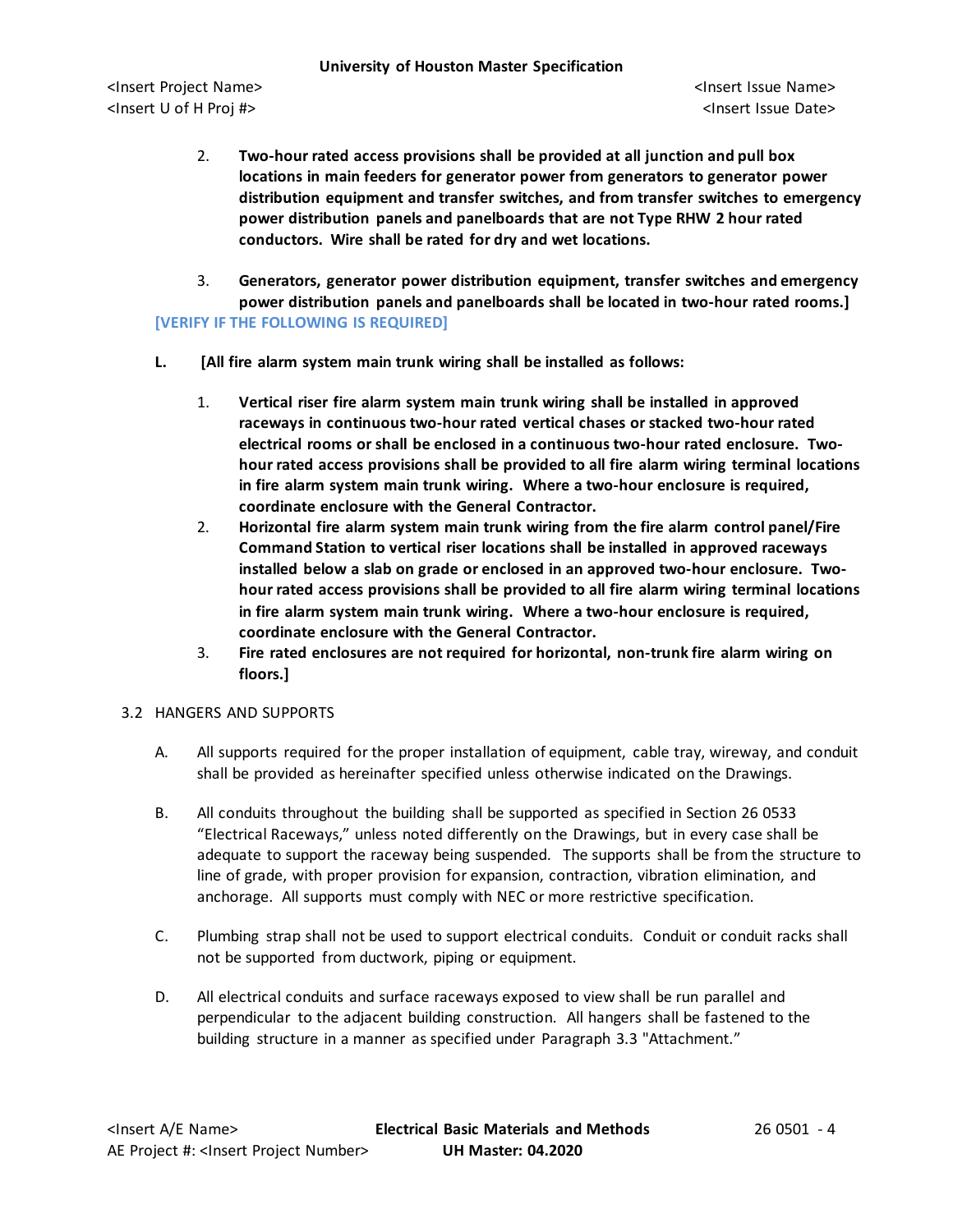<Insert Project Name> <Insert Issue Name> <Insert U of H Proj #> <Insert Issue Date>

- E. Single conduits running horizontally shall be supported by adjustable conduit hangers from adequately sized rods (minimum  $\frac{1}{4}$  inch) from the building structure, as manufactured by Caddy, Minerallac, T&B or approved equal. Refer to Section 26 0533 "Electrical Raceways" for additional requirements.
- F. Multiple (meaning two or more) conduits running horizontally shall be supported by trapeze channels suspended on rods or bolted to vertical building members. Channels shall be as manufactured by Unistrut, Superstrut, Power-strut, Kindorf, Elcen Metal Product Co., T&B or approved equal. Conduits shall be secured to the channel with galvanized or stainless-steel clamps. Refer to Section 26 0533 "Electrical Raceways" for additional requirements.
- G. Vertical conduits, both concealed and exposed, shall be supported by clamping to vertical surfaces or by means of clamps resting on adjacent beams, or floor slabs, or both as required by the installation. Refer to Section 26 0533 "Electrical Raceways" for additional requirements.
- H. Conduits and raceways that run against building surfaces shall be supported by means recommended by the manufacturer, or by means of single- or two-hole rigid conduit clamps. Two-hole clamps shall be provided where size of conduit and installation conditions warrant. Refer to Section 26 0533 "Electrical Raceways**"** for additional requirements.
- I. All auxiliary steel required for conduit, cable tray, and wireway supports, etc. shall be provided by the Division 26 Contractor unless specifically indicated to be provided by others. All indoor support steel and fasteners shall be galvanized, and all outdoor support steel and fasteners shall be stainless steel.
- J. Contractor shall review all Drawings, including Structural Drawings, for details regarding supports.
- K. All supports shall be of type and arrangement to prevent excessive deflection, avoid excessive bending stresses between supports, and eliminate transmission of vibration.

# 3.3 ATTACHMENT

- A. The load and spacing on each hanger and/or insert shall not exceed the safe allowable load for any component of the support system, including the concrete that holds the inserts. Reinforcement at inserts shall be provided as required to develop the strength required.
- B. All conduits not embedded in concrete or masonry shall be securely and independently supported so that no strain will be transmitted to outlet box and pull box supports, etc. Supports shall be rigid enough to prevent distortion of conduits during wire pulling.
- C. Inserts shall be of a type that will not interfere with reinforcing, as indicated on the Structural Drawings, and that will not displace excessive amounts of structural concrete. All methods of attachment to the structure and the use of after-set inserts shall be approved in writing by the Structural Engineer.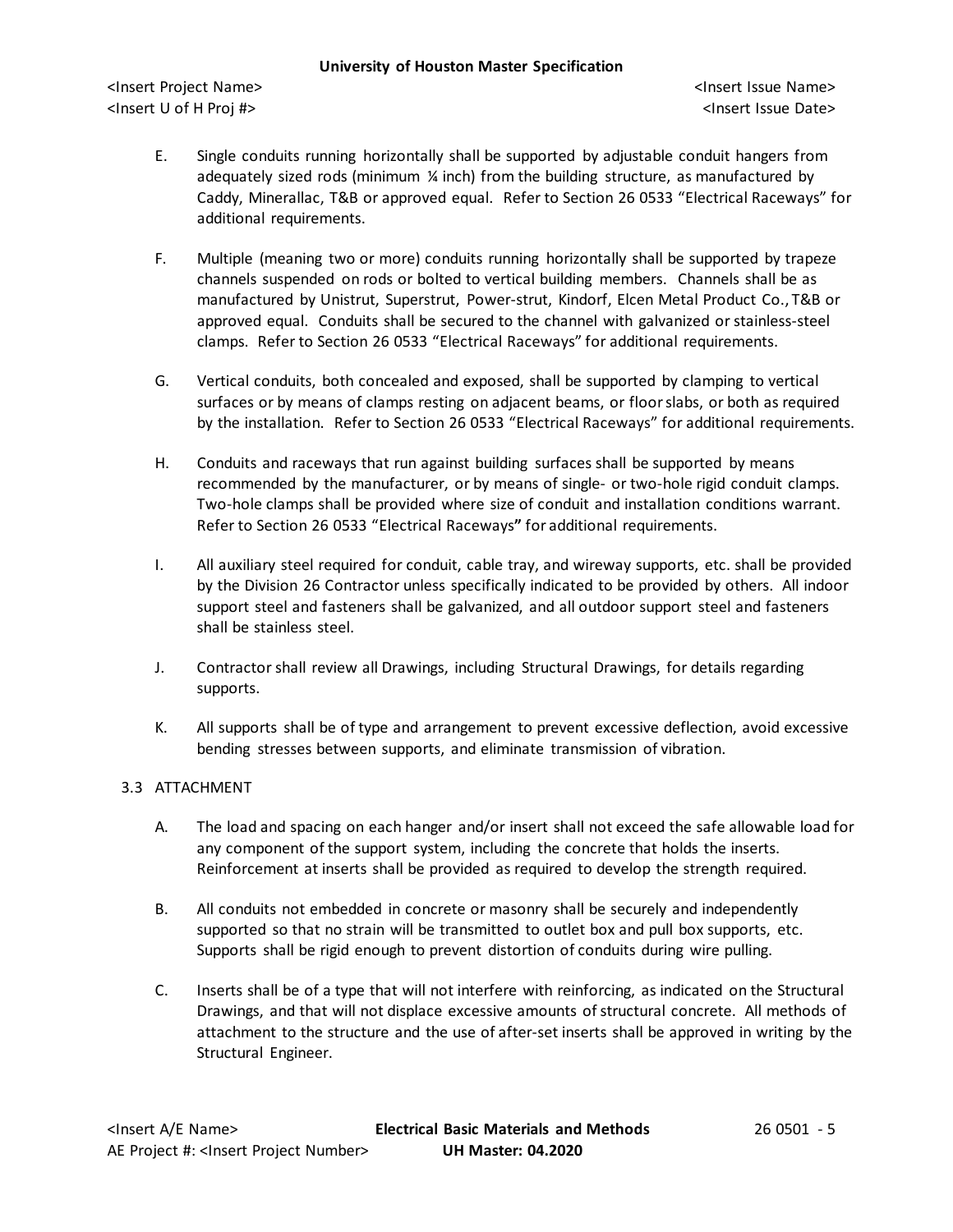<Insert Project Name> <Insert Issue Name> <Insert U of H Proj #> <Insert Issue Date>

- D. All conduit supports shall be designed and installed to avoid interference with other piping, hangers, ducts, conduit, supports, building structures, equipment, etc. All conduit, cable tray, and wireway shall be installed with due regard to expansion and contraction, and the type of hanger method of support, location of support, etc. shall be governed in part by this Specification.
- E. Hangers shall be attached to structure as follows:
	- 1. Poured-in-place Concrete:
		- a. Where conduits, equipment, etc., are supported under poured-in-place concrete construction, each hanger rod shall be fitted with a nut at its upper end, which shall be set into a UL-listed universal concrete insert placed in the form work before concrete is poured.
		- b. Where inserts are placed in the bottom faces of concrete joists that are too narrow to provide adequate strength of concrete to hold the insert properly, or where a larger insert would require displacement of a bottom joist steel, the hanger rod shall be suspended from the center of a horizontal angle iron, channel iron, I beam, etc., spanning across to adjacent joists. The angle iron shall be bolted to nonadjustable concrete inserts of the "spot" type, of physical size small enough to avoid the bottom joist steel.
	- 2. Steel Bar Joists:
		- a. Where light loads, up to five pounds per hanger, are supported under bar joists, hanger rods may be run with a washer and two nuts.
		- b. Where larger loads are supported beneath bar joists, hanger rods shall be secured to angle irons of adequate size; each angle shall span across two or more joists as required to distribute the weight properly and shall be welded to the joists or otherwise permanently affixed at the intersection of the joist vertical and lateral elements.
	- 3. Steel Beams: Where loads are supported under steel beams, approved type beam clamps shall be used.
	- 4. Wood Framing: Where loads are supported from wood framing, hanger rods shall be attached to framing with angle clips. Attach supports on top of framing.
	- 5. Miscellaneous Steel: All miscellaneous steel members, angles, rods, supports, and similar items specified or required for this project shall be galvanized for indoor use or stainless steel for exterior use and where exposed to ambient conditions. All required miscellaneous steel shall be provided by Division 26 Contractor.
- F. Fastening of conduits, etc., in the building shall be as follows: To wood members by wood screws; to masonry - by threaded metal inserts, metal expansion screws, or toggle bolts, whichever is appropriate for the particular type of masonry; to steel - machine screws or welding (when specifically permitted or directed), or bolts; and to concrete by suitable inserts anchored to reinforcing steel, and poured in place unless other means are indicated on the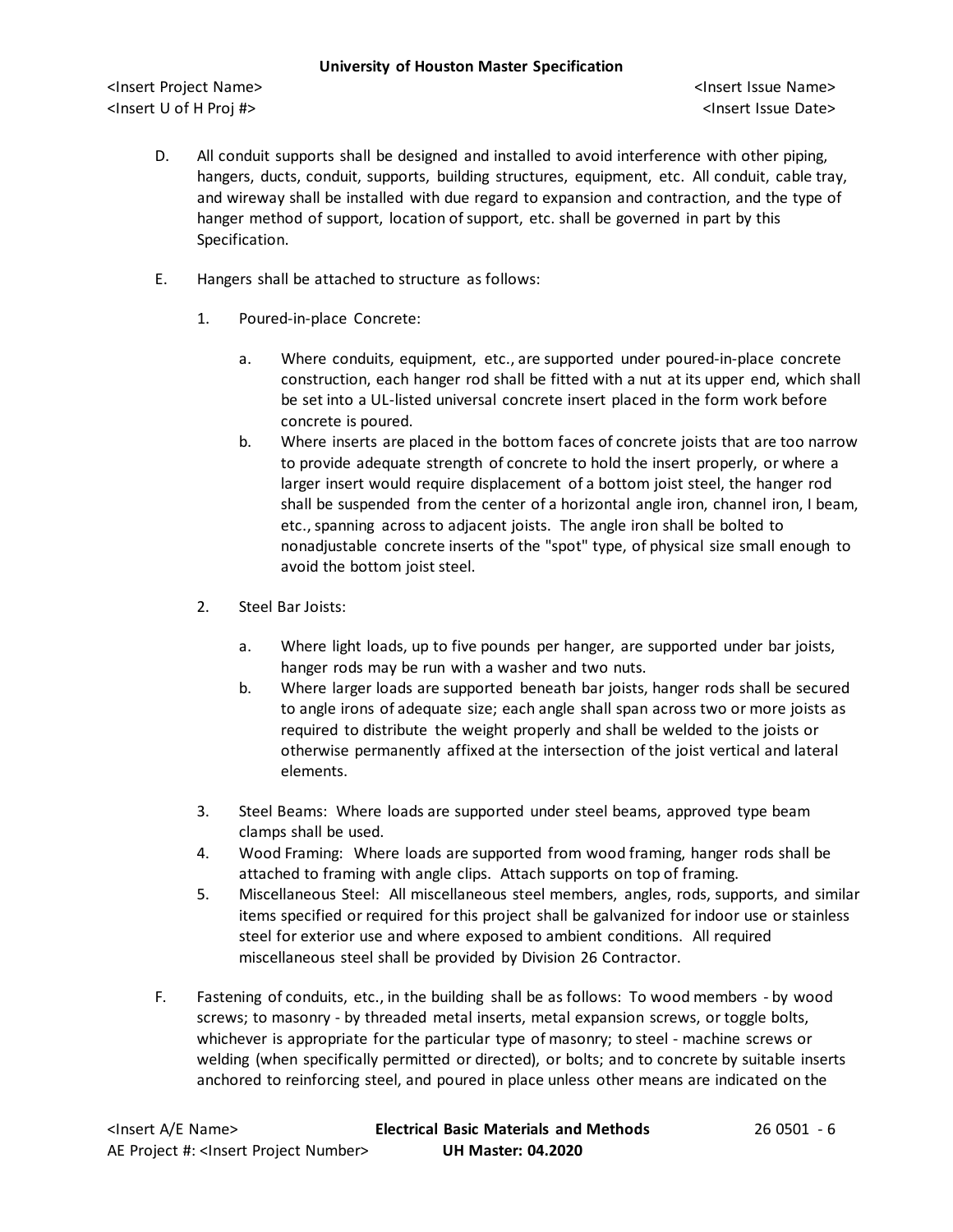Drawings. Power-actuated fasteners (shooting) will not be acceptable for attaching conduit clamps, boxes and hanger wire unless approved by the Architect/Engineer in writing and unless anchor allows conduit and boxes to be removable.

# 3.4 SLEEVES

- A. Provide sleeves for timely placement of all conduit passing through concrete and masonry walls, partitions, floors and roofs while same is under construction.
- B. In general, a conduit sleeve shall be one size larger than the size conduit that it serves, except where larger sizes are required for manufactured water stop fittings.
- C. No sleeves shall be installed through any concrete beam or other deep projection without written approval of the Architect/Engineer.
- D. Sleeves set in concrete floor construction shall be minimum 18-gauge, galvanized steel, and shall extend 2 inches above the finished floor. Where a sleeve will be used to support a conduit riser clamp, sleeve gauge shall be increased accordingly.
- E. Sleeves for concrete or masonry walls shall be Schedule 40, galvanized steel, and shall be set flush with the finished wall.
- F. Sleeves for conduits passing through walls below grade shall be wall sleeves with corresponding segmented annular seals for the conduit size required as specified in Paragraph 3.11 "Penetration Flashing and Seals."
- G. Where sleeves are not properly set during construction and must be installed by cutting and patching, obtain direction from the Architect/Engineer prior to proceeding. All sleeves shall be fire sealed indoors. Obtain detail from Architect.
- H. Sleeves are not required where new openings are core-drilled into existing construction, unless noted otherwise on the Drawings.

# 3.5 OPENINGS, CUTTING AND PATCHING

- A. General: The Contractor shall be responsible for coordinating openings in the building construction for installation of electrical systems. Comply with the requirements of Division 1 for the cutting and patching of other work to accommodate the installation of electrical work. Except as individually authorized by the Architect/Engineer, cutting and patching of electrical work to accommodate the installation of other work is not permitted.
- B. Cut and Patch:
	- 1. Cut and patched walls, floors, etc. resulting from work in existing construction shall be coordinated with Structural Drawings for details only. Locations shall be fully coordinated with existing building conditions.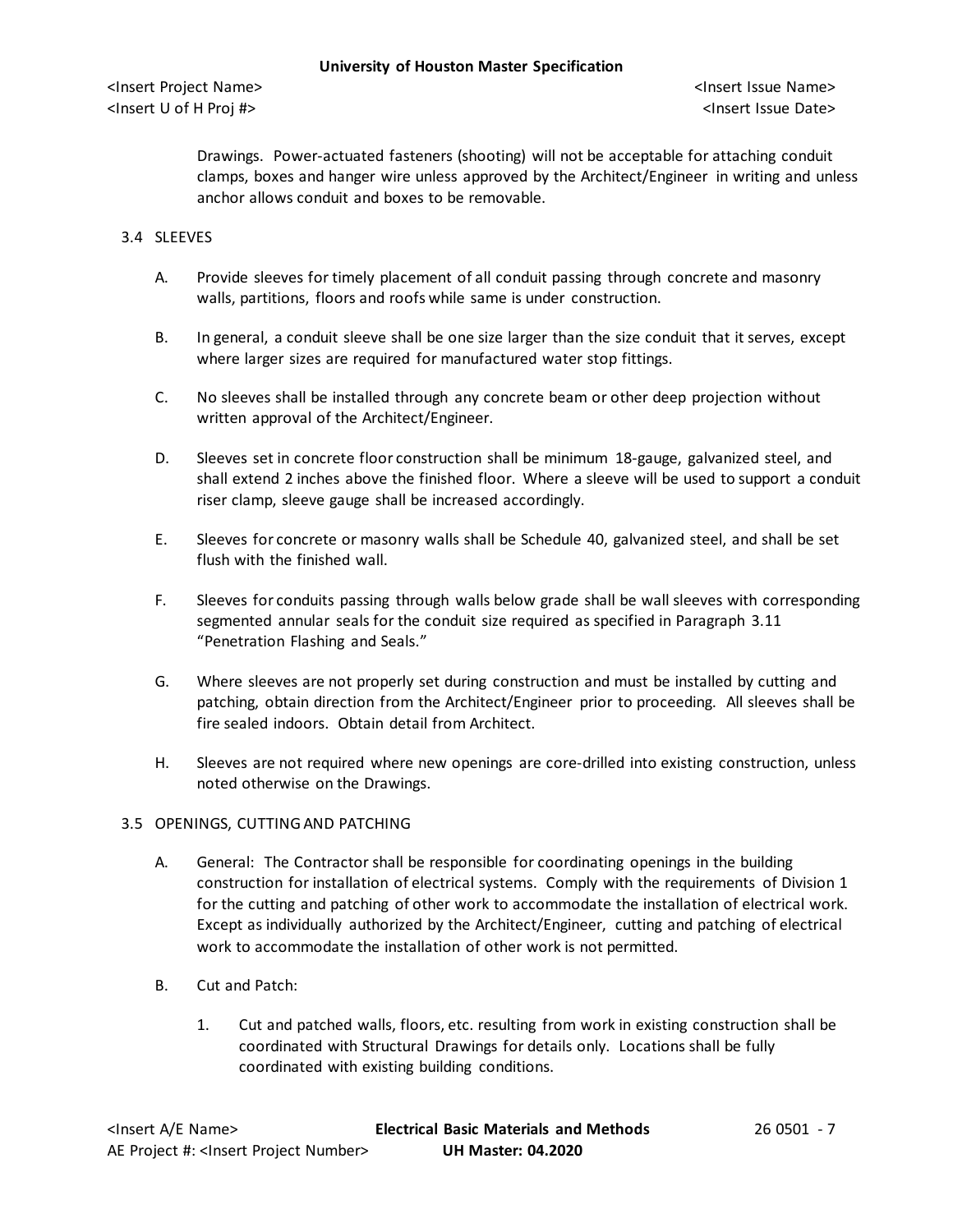- 2. Cut and patched walls, floors, etc. in new construction shall be coordinated with Structural Drawings for details.
- C. Methods of Cutting: Openings cut through concrete and masonry shall be made with masonry saws and/or core drills and at such locations acceptable to the Architect/Engineer. Impact-type equipment shall not be used except where specifically acceptable to the Architect/Engineer. Openings in precast concrete slabs for conduits, outlet boxes, etc., shall be core drilled to exact size.
- D. Approval: If holes or sleeves are not properly installed and cutting and patching becomes necessary, it shall be done at no change to the Contract amount. Undertake no cutting or patching without first securing written approval from the Architect/Engineer. Patching shall create a surface that is structurally and aesthetically equal to the surface surrounding the area patched and shall be performed by the trade whose work is involved, at no change to the Contract amount.
- E. Protection: Openings through exterior walls or roofs shall be provided with suitable covers while they are left open to protect the property or materials involved. Any openings through walls below grade shall be properly protected to prevent entrance of water or other damaging elements.
- F. Restoration: All openings shall be restored to "as new" condition under the appropriate Specification Section for the materials involved and shall match remaining surrounding materials and/or finishes. Restoration work shall be performed by the trades who originally installed the work being restored and shall be performed at no cost to the Owner or Architect/Engineer.
- G. Masonry: Where openings are cut through masonry walls, provide and install lintels or other structural supports to protect the remaining masonry. Adequate supports shall be provided during the cutting operation to prevent any damage to the masonry occasioned by the operation. All structural members, supports, etc., shall be of the proper size and shape, and shall be installed in a manner acceptable to the Architect/Engineer.
- H. Plaster: All electrical work in areas containing plaster shall be completed prior to the application of the finish plaster coat. Cutting of finish plaster coat will not be permitted.
- I. Special Note: No cutting, boring, or excavating that will weaken the structure shall be undertaken.
- 3.6 EXCAVATING, TRENCHING AND BACKFILLING
	- A. General: The work hereunder includes whatever excavating and backfilling is necessary to install the electrical work. Coordinate the electrical work with other work in the same area, including excavating and backfilling, dewatering, floor protection provisions, other temporary facilities, other underground services (existing and new), landscape, paving, structural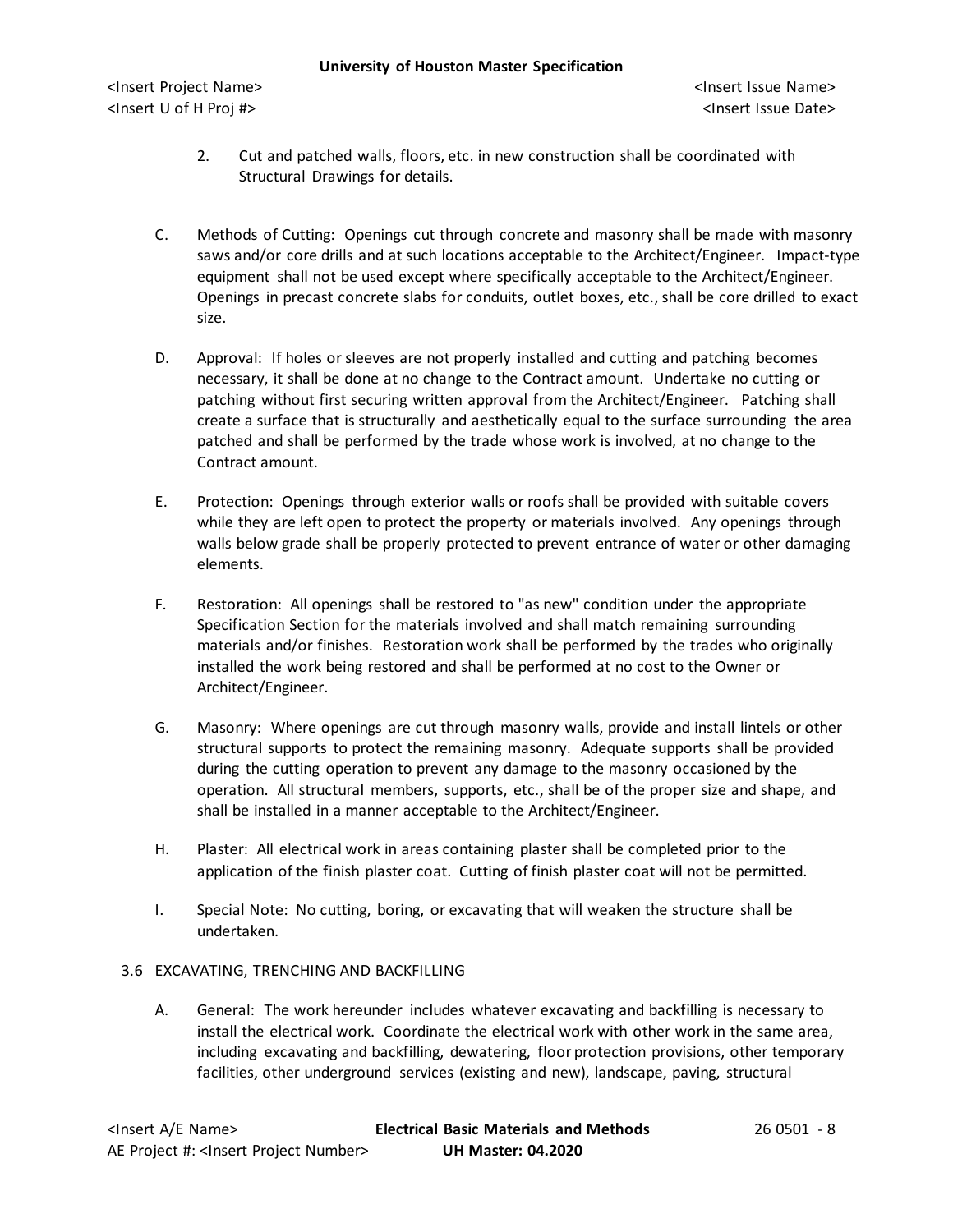foundations, and floor slabs on grade. Coordinate with weather conditions and provide temporary facilities needed for protection and proper performance of excavating and backfilling.

- B. Standards: Except as otherwise indicated, comply with the applicable provisions of Division 31 for electrical work excavating and backfilling. Refer instances of uncertain applicability to the Architect/ Engineer for resolution before proceeding with the Work.
- C. The bottoms of trenches shall be excavated to required depths, slope and grade. The bottom of the trench shall be accurately excavated to provide firm, uniform bearing for the bottom of the raceways and ductbanks. Where mud or unstable soil is encountered in bottom of trench, it shall be removed to firm bearing and the trench shall be backfilled with bedding sand to proper grade and tamped to provide uniform firm support.
- D. The bottom of trenches shall be accurately graded to provide proper fall and uniform bearing and support for each section of the conduit on undisturbed soil or 2 inches of sand fill at every point along its entire length. In general, grading for electrical ductbanks and conduits shall be from building to manhole, and from a high point between manholes to each manhole.
- E. Exercise care not to excavate below required depth, leaving a flat bed of undisturbed earth, firm and secure, before laying cable and duct banks. In the event rock is encountered, excavate 6 inches below required depth, backfill to required depth with bedding sand, and compact to minimum 95% compaction. Contractor shall provide soil density test.
- F. All grading in the vicinity of excavation shall be controlled to prevent surface ground water from flowing into the excavations. Any water accumulated in the excavations shall be removed by pumping or other acceptable method. During excavation, material suitable for backfilling shall be stacked in an orderly manner a sufficient distance back from edges of trenches to avoid overloading and prevent slides or cave-ins. Material unsuitable for backfilling shall be wasted and removed from the site and properly disposed at Contractor's expense.
- G. Contractor shall be fully responsible for the safety of persons, materials and equipment in or near trenches or other excavations and provide all required sloping, shoring, railings and other protective provisions. Contractor shall provide a trench shoring plan and design that is sealed by a registered Engineer. Refer to Divisions 1 and 31 for additional requirements.
- H. If any unknown and/or uncharted utilities are encountered during excavation, promptly notify Architect/ Engineer and await his instructions before proceeding.
- I. If such unknown utilities are encountered and work is continued without contacting the Architect/ Engineer for instructions, and damage is caused to said utilities, the Contractor shall repair, at his own expense, such damage to the satisfaction of the Owner or utility company concerned.
- J. Trenches shall not be backfilled until all required tests have been made by the Contractor and approved by the Architect/Engineer and any local authorities having jurisdiction.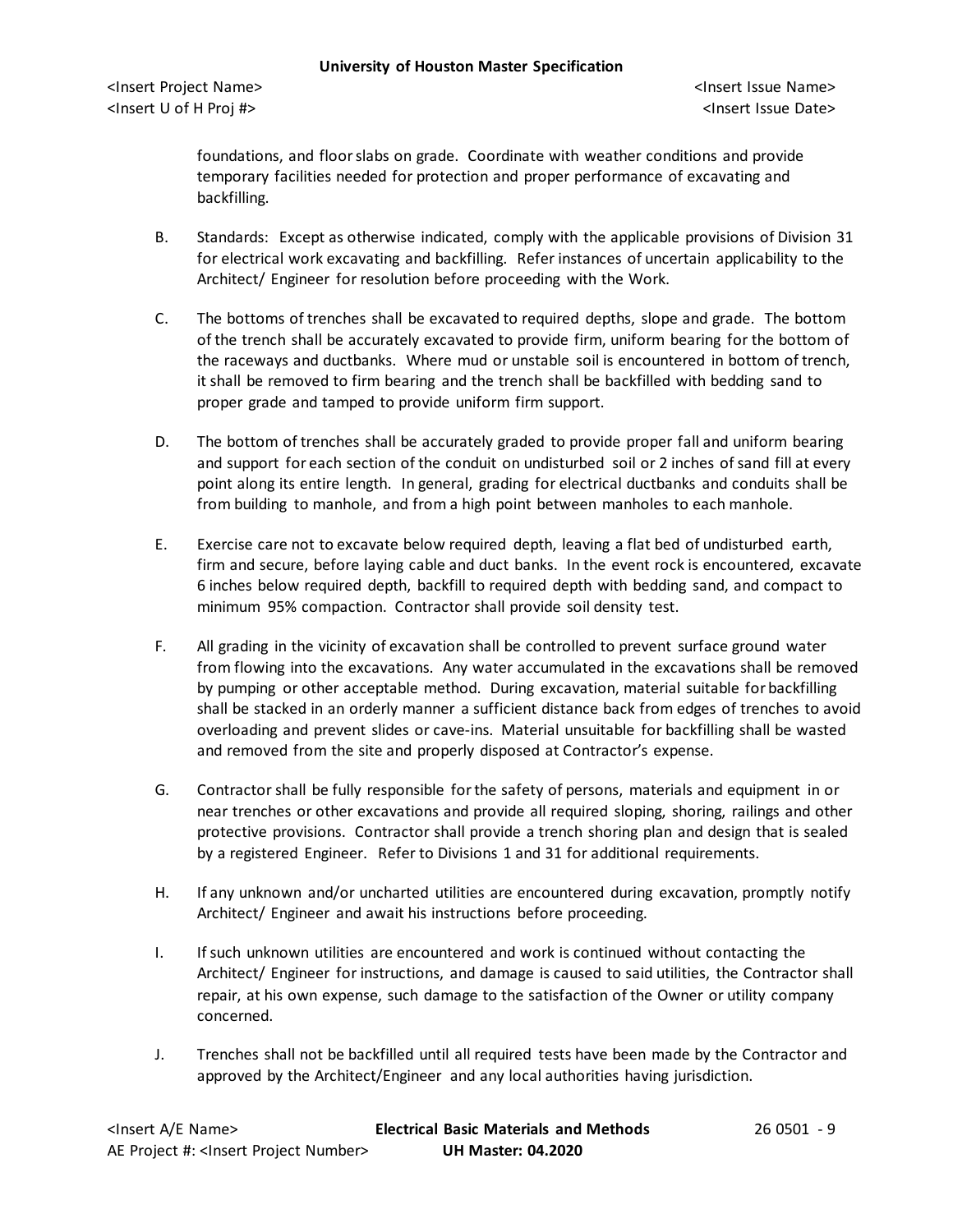<Insert Project Name> <Insert Issue Name> <Insert U of H Proj #> <Insert Issue Date>

- K. Backfill shall be compacted or cement-stabilized sand up to 6 inches above the top of conduit or ductbank. Backfill up to grade shall be in maximum 6 inch lifts with minimum 95% compaction of lifts. Refer to Division 31 for additional trenching and backfill requirements.
- L. Opening and Reclosing Pavement, Landscape Areas and Lawns: Where excavation requires the opening of existing walks, street, drives, other existing pavement or lawns, such surfaces shall be cut as required to install new conduit and to make new connections to existing conduits. The sizes of the cut shall be held to a minimum, consistent with the work to be accomplished. After installation of the new work is completed and the excavation has been backfilled and flooded, the area shall be patched or replaced, using materials to match those cut out or removed. Patches shall thoroughly bond with the original surfaces, shall be level with them, and shall meet all the requirements established by the authorities having jurisdiction over such areas. All removed work shall be replaced by craftsmen who regularly install the types of work being replaced.

# M. Excavation in Vicinity of Trees:

- 1. All trees, including low hanging limbs within the immediate area of construction, shall be adequately protected to a height of at least 5 feet to prevent damage from the construction operations and/or equipment.
- 2. All excavation within the outermost limb radius of all trees shall be accomplished with extreme care. All roots located within this outermost limb radius shall be brought to the attention of the Architect before they are cut or damaged in any way. The Architect will give immediate instructions for the disposition of same. Refer to Division 31 "Site Preparation" and "Clearing and Grubbing" and the Drawings for tree protection requirements.
- 3. All stumps and roots encountered in the excavation that are not within the outermost limb radius of existing trees shall be cut back to a distance of not less than 18 inches from the outside of any concrete structure or pipeline. No chips, parts of stumps, or loose rock shall be left in the excavation. Where stumps and roots have been cut out of the excavation, clean, compacted, dry bank sand shall be backfilled and tamped.

# 3.7 ACCESS DOORS

- A. General: The Division 26 Contractor shall provide wall or ceiling access doors for installation in finished surfaces for unrestricted access to all concealed items of electrical equipment.
- B. Types: Doors shall be factory-finished as noted below and turned over to the General Contractor for installation. Refer to finish painting requirements specified herein below. Doors shall be as manufactured by Inryco/Milcor or an approved equal in the following styles:

| 1. | Drywall Construction              | Inryco/Milcor Style DW with gray prime finish |
|----|-----------------------------------|-----------------------------------------------|
| 2. | Finished Acoustical Ceiling Tile  | Inryco/Milcor Style AT with door designed     |
|    |                                   | for tile insert                               |
| 3. | Finished Plaster Ceiling or Walls | Inryco/Milcor Style WB-PL with door           |
|    |                                   | designed for finish plastering                |
| 4. | Masonry Walls                     | Inryco/Milcor Style M with gray prime finish  |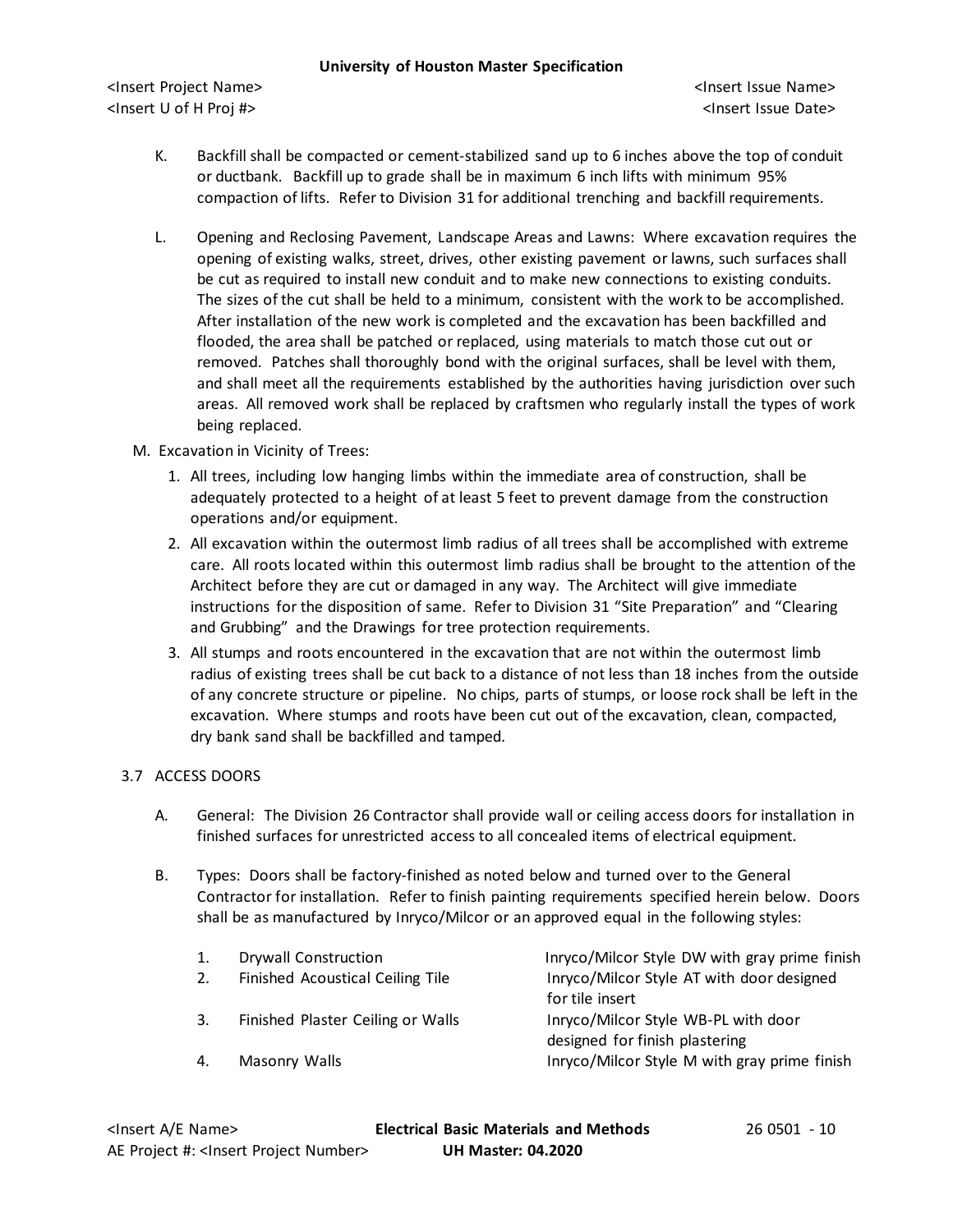<Insert Project Name> <Insert Issue Name> <Insert U of H Proj #> <Insert Issue Date>

- 5. Fire Rated Construction Inryco/Milcor Fire Rated Access Door with gray prime finish 6. Fire Rated Ceiling or Ceiling Assembly Inryco/Milcor Style ATR with door designed for tile insert
- C. Selection: Access doors shall be furnished with a continuous piano hinge with screwdriveroperated flush locks and shall be a minimum of 12 inches x 12 inches. Larger sizes shall be furnished where required for proper access.
- D. Approval: Access doors shall not be installed until location and style have been approved by the Architect.

# 3.8 FIRESTOPPING FOR CONDUIT, BUSWAY, WIRE AND CABLE

- A. General: Provide a UL Systems Classified, intumescent material capable of expanding up to three to five times when exposed to temperatures beginning at 250°F for sealing all holes or voids created to extend electrical system conduit, raceways, busway, wire, cable and other components through fire-rated floors and walls to prevent the spread of smoke, fire, toxic gas and water.
- B. Fire barrier products shall be used to create through-penetration firestop systems as required. All firestop systems shall be listed in the Underwriter's Laboratories Building Materials Directory, Through Penetration Firestop Systems (XHEZ).
- C. Products manufactured by 3M/Electrical Products Division or an approved equal are acceptable, subject to shop drawing submittal approval from the Architect/Engineer.
- D. Install firestop materials according to the following UL Systems Classifications and manufacturer's recommendations:

| <b>OPENING TYPE</b>                              | UL SYSTEM CLASSIFICATION NUMBER    |
|--------------------------------------------------|------------------------------------|
| Metal Conduit/Metal Pipe through Round Openings  | No. 49, No. 95, No. 147            |
| Busway through Rectangular Openings              | No. 99                             |
| Insulated Power Cables/Telephone Cables through  | No. 33, No. 49, No. 149            |
| <b>Openings</b>                                  |                                    |
| Blank Openings/Joints/Expansion Trenches         | No. 92, No. 102, No. 61            |
| Cable Tray (Single or Double)                    | No. 105.                           |
| Metal Pipe/Conduit/Cables through Large Openings | No. 93.                            |
| Plastic Pipe/Plastic Conduit through Openings    | No. 64b, No. 148.                  |
| All Other Firestop Systems                       | Per manufacturer's recommendations |

E. Provide fire rated insulation blankets around conduits where shown on Drawings. Blankets shall be one inch, 8 pound density thermo ceramic material, Thermo Ceramics Kas-Wool Fire Master Series thermal blankets or approved equal. Blankets shall be wrapped to provide continuous coverage and be secured with stainless steel bands in accordance with the manufacturer's UL listed installation instructions.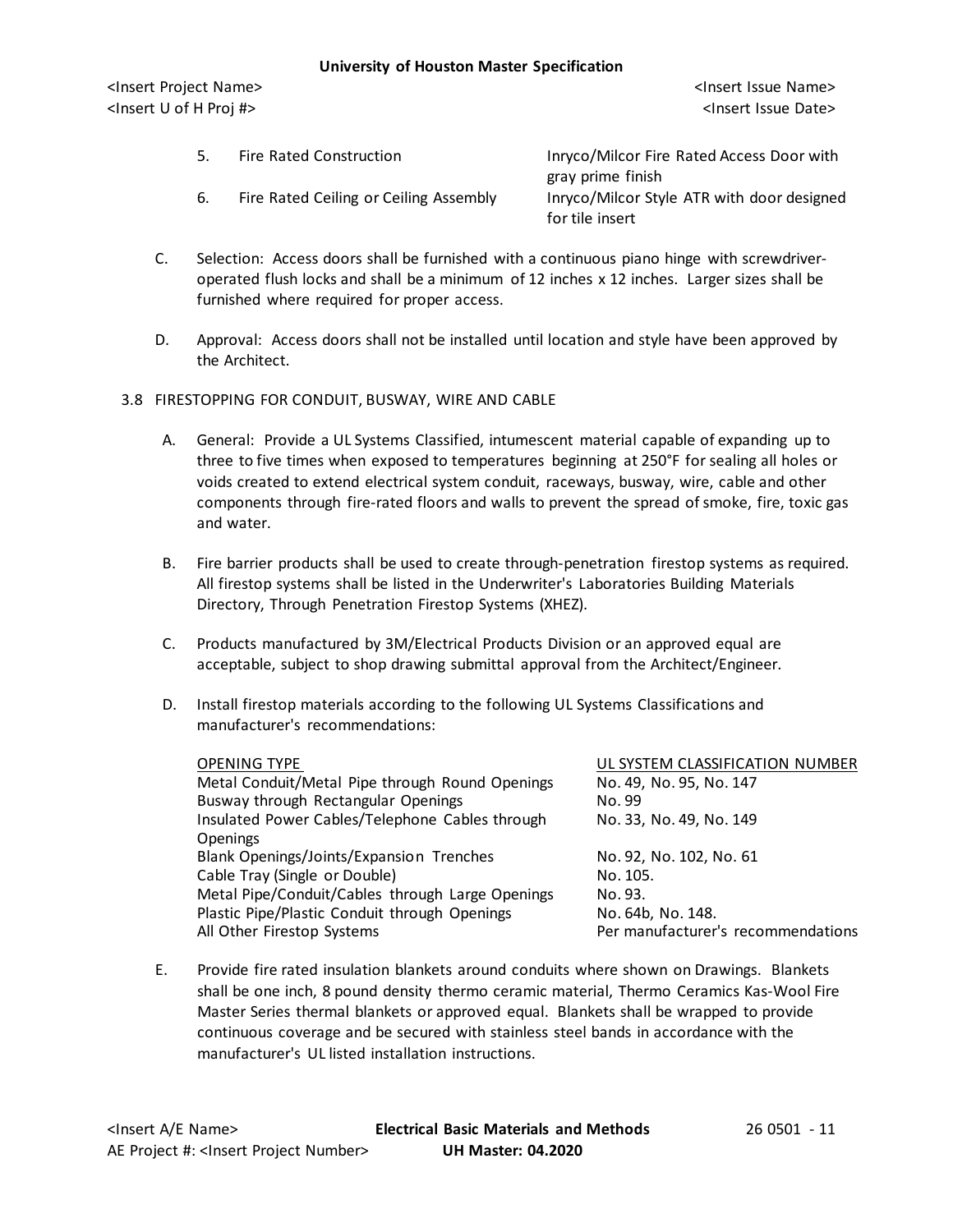### 3.9 FIRE-RATED PARTITIONS

- A. Coordinate locations of raceways in fire-rated partitions so as not to affectthe fire rating of the partition. Notify the Architect/Engineer in writing where additional construction is required to maintain the partition fire rating.
- B. Outlet boxes installed in fire-rated partitions (two hour or less) shall not exceed 16 square inches, with a maximum of 100 square inches of wall opening per 100 square feet of wall area.
- C. Outlet boxes shall be located such that no two outlet boxes are installed closer than 24 inches on center, and securely attached to the partition studs, with at least one partition stud separating the outlet boxes.

# 3.10 FLAMESPREAD PROPERTIES OF MATERIALS

A. Materials and adhesives incorporated in this project shall conform to NFPA Standard 255, "Method of Test of Surface Burning Characteristics of Building Materials." The classification shall not exceed a flame spread rating of 25 for all materials, adhesives, finishes, etc., specified for each system, and shall not exceed a smoke-developed rating of 50.

### 3.11 PENETRATION FLASHING AND SEALS

- A. Conduit sleeves, pitch pockets, and flashings compatible with the roofing and waterproofing installation shall be provided for all roof and wall penetrations and roof-mounted equipment and supports. Coordinate flashing details with the architectural Drawings and the roofing/waterproofing contractors.
- B. Conduits passing through walls that are exposed to weather or below grade shall pass through waterstop sleeves (new construction) or core-drilled openings (existing construction). The space between the conduit and sleeve/opening shall be sealed using segmented annular seals to prevent the entry of water or foreign materials. Segmented annular seals shall be Thunderline Incorporated, Type LS Series, Style C insulating type link seals for temperatures up to 250°F, or an approved equal. Waterstop sleeves shall be Thunderline Corporation Century-Line or equal non-corroding thermoplastic sleeves with a molded in water stop lip.

#### 3.12 ESCUTCHEON PLATES

A. Except as otherwise noted, provide chrome-plated brass floor and ceiling escutcheon plates around all pipes, conduits, etc., passing exposed through walls, floors, or ceilings, in any finished spaces except under floor and attic spaces. Plates shall be sized to fit snugly against the outside of the conduit. Plates will not be required for conduit where pipe sleeves extend above finished floor and conduit ends are sealed. All equipment rooms are classified as finished spaces.

#### 3.13 PROHIBITED MARKINGS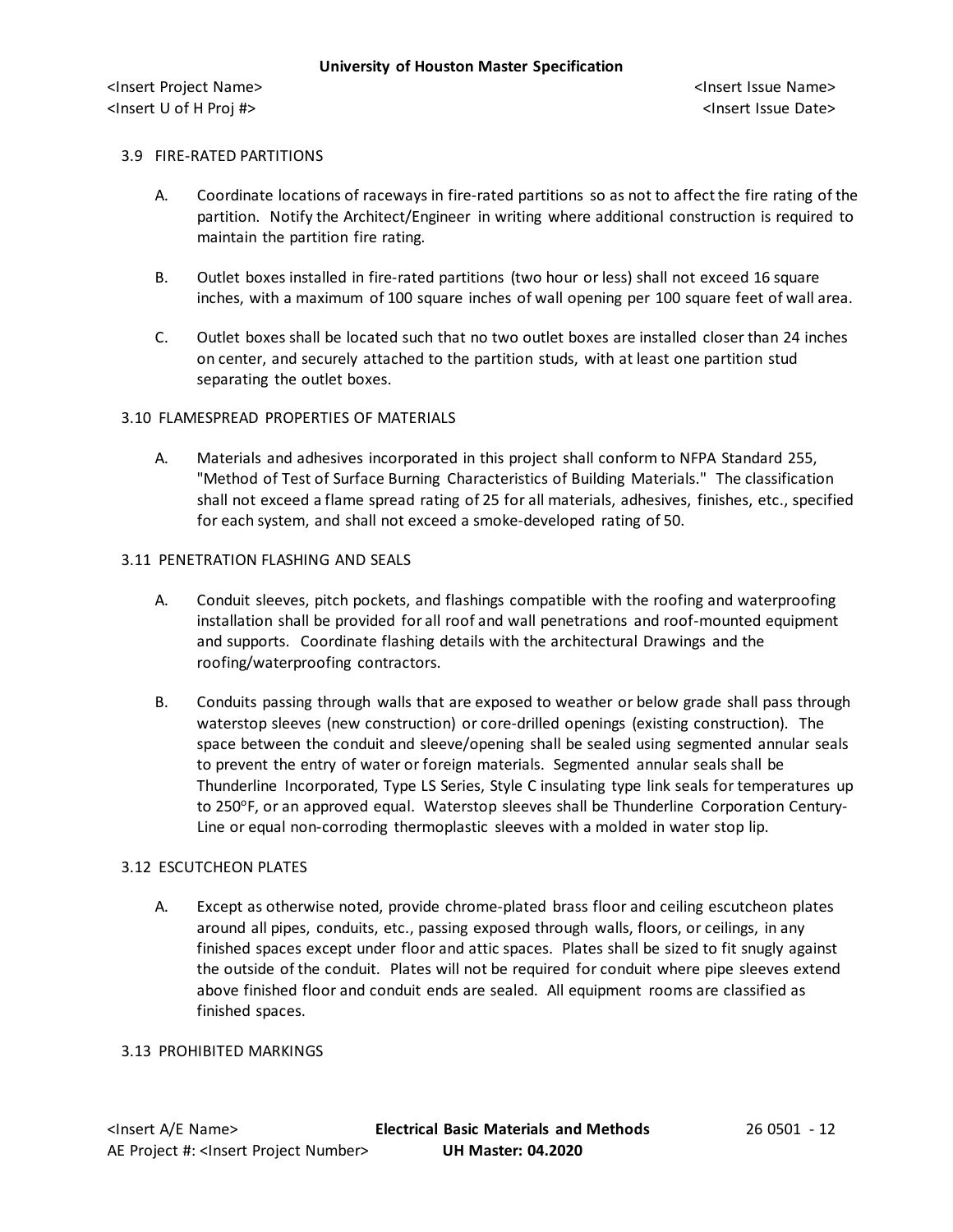<Insert Project Name> <Insert Issue Name> <Insert U of H Proj #> <Insert Issue Date>

A. Prohibited Markings: Markings that are intended to identify the manufacturer, vendor, or other source from which the material has been obtained are prohibited for installation within public, tenant, or common areas within the project. Also prohibited are materials or devices that bear evidence that markings or insignias have been removed. Certification, testing (example, Underwriters' Laboratories, Inc.), and approval labels are exceptions to this requirement.

# 3.14 TAMPER RESISTANT FASTENERS

A. All exposed fasteners shall be of a tamper resistant design. All fasteners shall be of the same type whenever possible. Coordinate fastener selection with other trades to provide similar fastener types whenever possible. A minimum of three tools for use with each type of tamper resistant fastener shall be furnished to the Owner at the time of substantial completion.

# 3.15 EQUIPMENT HOUSEKEEPING PADS AND ANCHOR BOLTS

- A. All floor-mounted enclosures shall be mounted on concrete housekeeping pads.
- B. Pads shall be **[nominal 5-1/2 inches high in the central plant and]** nominal 3-1/2 inches high **[in all other locations]** and shall extend a minimum of 3 inches beyond all equipment and supports while generally conforming to the shape of the equipment. **[Provide pad heights to match existing pads where located in the same room.]**
- C. Pads shall be minimum 2500 psi (28 day) concrete reinforced with No. 6, 6 inches x 6 inches welded wire mesh. Pad tops and sides shall be hard troweled smooth with a % inch bull nose on all external corners. Refer to Division 3 for additional requirements.
- D. Furnish galvanized anchor bolts with layout templates for installation in equipment pads. Bolts shall be of the size and quantity recommended by the manufacturer. Where vibration isolators are used, they shall be anchor bolted to the equipment pad.

# 3.16 CONCRETE

- A. All concrete used in light pole bases and ductbank encasement shall be 5 sack mix with  $\frac{1}{2}$  inch maximum aggregate and 3000 psi compressive strength when tested after 28 days in accordance with ASTM 039-44, "Standard Method of Test for Compressive Strength of Concrete". Refer to other Division 3 for additional requirements.
- B. Add 8 pounds of L. Sonneborn Sons, Inc. "Sonobrite Red" or and approved equal dye per cubic yard of wet mix ductbank encasement concrete to form a uniform red color throughout the concrete.
- C. Use forms except where the earth is firm enough to support the concrete. Above grade portions of pole bases shall be formed using Sonotube or an approved equal forming system.
- D. Keep concrete wet at least 48 hours after forms are removed to ensure proper curing.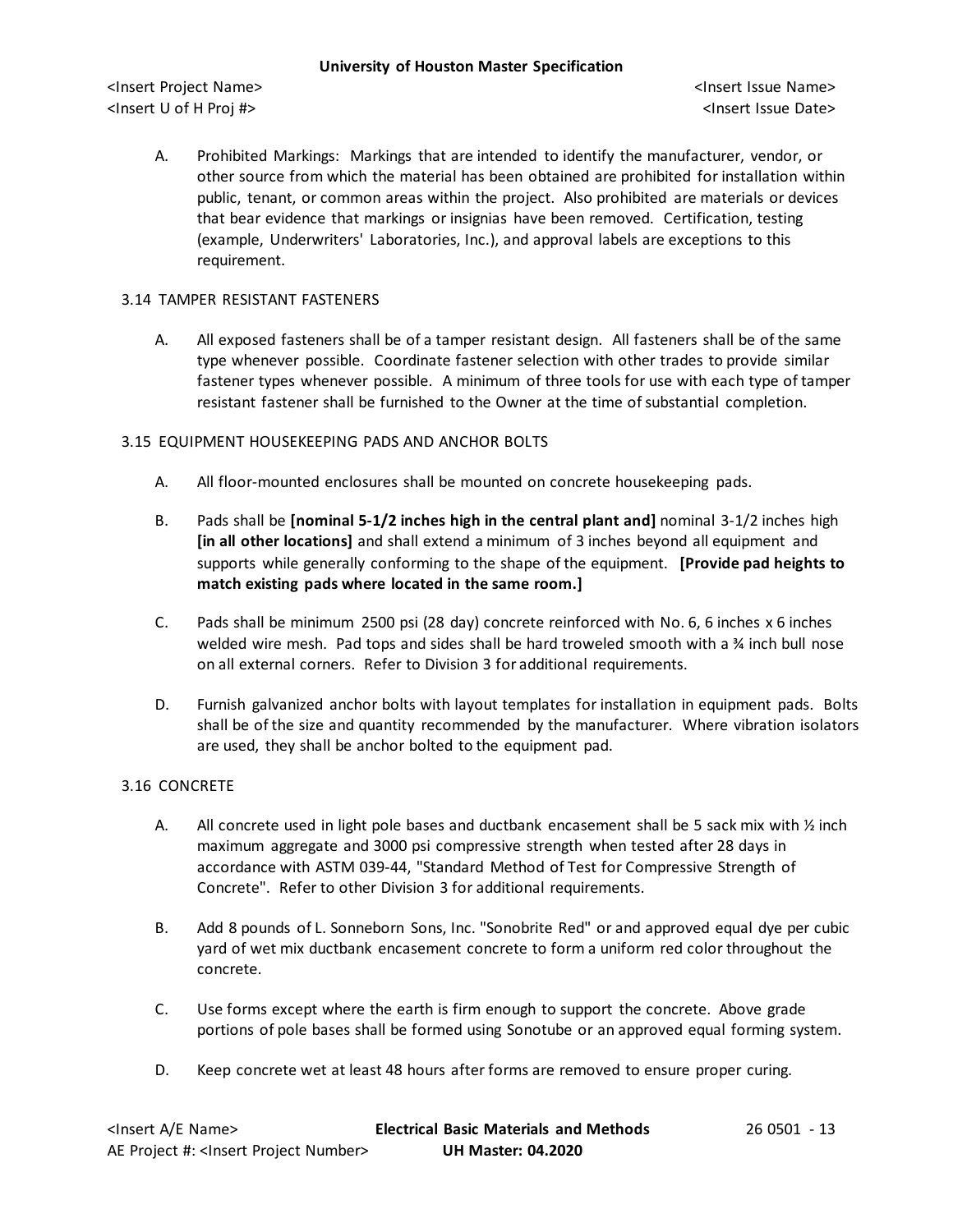- E. Ductbanks and light pole bases shall be reinforced where noted on the Drawings. Refer to Division 3 for reinforcing steel.
- F. Ductbank concrete shall be carefully spaded during the pouring to eliminate all voids under and between the ducts and to prevent honeycombing of the exterior surfaces. Power driven tampers or agitators shall not be used unless specifically designed for the application.
- G. Generally, each run of the ductbank shall be poured in one continuous operation. Where more than one pour is necessary, each pour shall terminate in an angular plane, and reinforcing rod dowels shall be added as necessary to ensure a sound joint. Partial pours shall not terminate in horizontal or vertical planes.
- H. The concrete encasement covering the ductbank may be poured directly against the sides of the trenches if the cut is clean enough and free of loose material. All loose dirt and extraneous material shall be removed from the trenches before and during the pouring of the concrete to ensure sound envelopes. The trench bed shall be smooth and properly graded for the placement of the bottom row of spacers.

# 3.17 WIRING DEVICE AND EQUIPMENT MOUNTING HEIGHTS AND LOCATIONS

A. Refer to Architectural Drawings to determine whether outlets occur in wainscot or cabinet spaces and coordinate mounting heights as required by architectural form. For example, mounting heights of outlets occurring in a tile or brick wall should be adjusted so that the outlet will occur entirely within a single course. However, all outlets in a given space shall be mounted at the same height.

# **[VERIFY THE FOLLOWING]**

B. In general, unless noted otherwise on Architectural or Electrical Drawings, mounting heights **[to device center line]** shall be as follows **[outlets occurring in tile walls shall be shifted, slightly, to allow mounting at the best suitable point in a particular tile]:**

| 1. | <b>Wall Switches</b>                            | 48 inches above finished floor.                                                                                                                                      |
|----|-------------------------------------------------|----------------------------------------------------------------------------------------------------------------------------------------------------------------------|
| 2. | Receptacles                                     | 18 inches above finished floor.                                                                                                                                      |
| 3. | Receptacles                                     | 6 inches above countertops without splash backs and<br>4 inches above splash backs for countertops with<br>splash backs, mounted with their long axis<br>horizontal. |
| 4. | Clock Outlets                                   | 7 feet-6 inches above finished floor.                                                                                                                                |
| 5. | Panelboards                                     | Mount within 78 inches to top of highest OCPD<br>as per NEC.                                                                                                         |
| 6. | Stairway Lighting Fixtures                      | Wall mounted 7 feet-6 inches above finished floor or<br>mid-landing.                                                                                                 |
| 7. | Fire Alarm Pull Stations                        | 48 inches above finished floor.                                                                                                                                      |
| 8. | Fire Alarm Wall-Mounted<br>Audio/Visual Signals | 6 feet 8 above finish floor or 6 inches below ceiling,<br>whichever is lower.                                                                                        |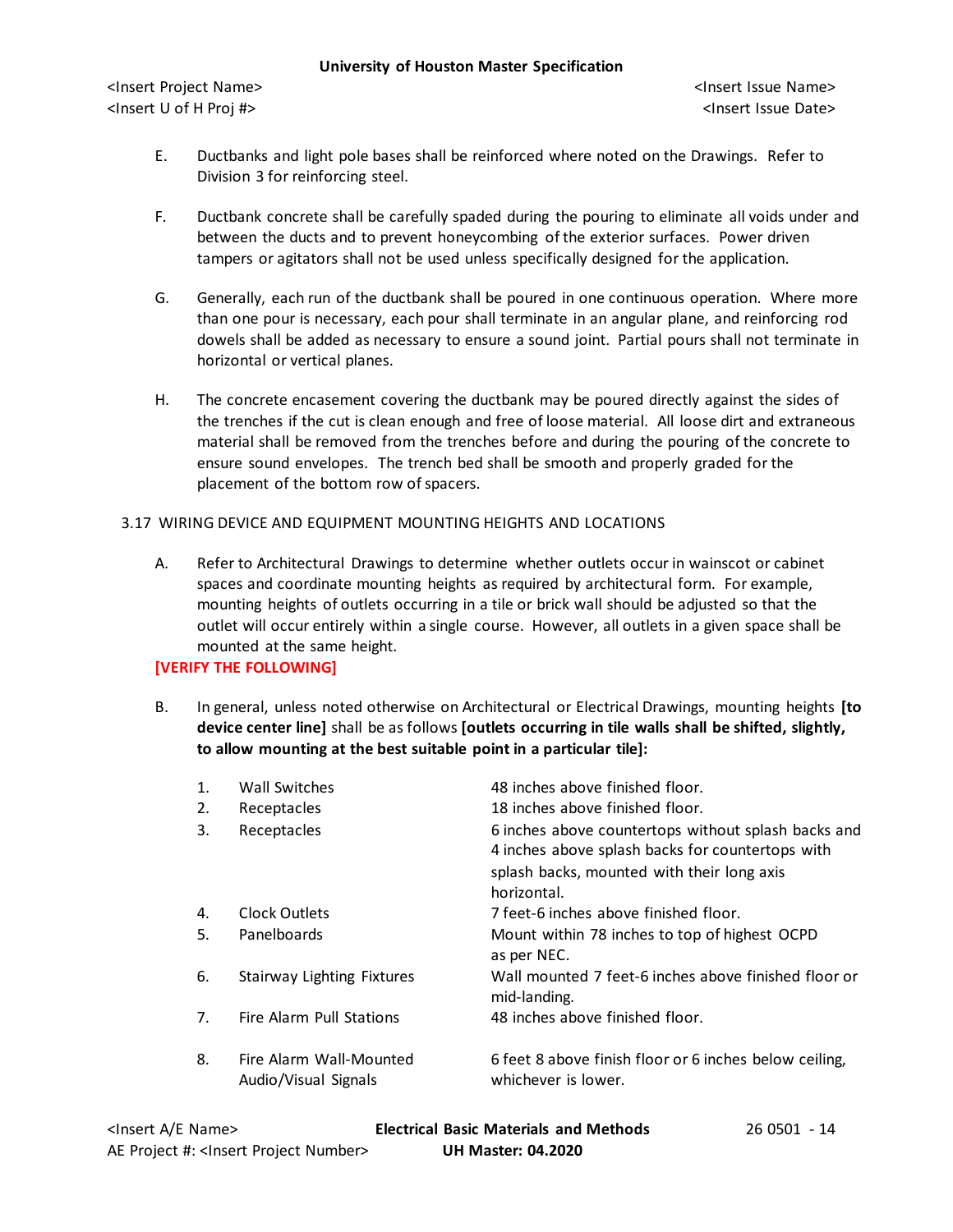- 9. **[Voice and Data Processing 18 inches above finished floor.] Outlets** 10. **[Wall Telephone Outlets 48 inches above finished floor.]**
- C. Mount vertical receptacles with the ground pin receiver down. Mount horizontal receptacles with ground pole on left.
- D. Mount receptacles, switches, and other boxes so that they are not located back-to-back in the same stud wall cavity. Boxes shall not be installed back-to-back closer than 16 inches on center; there shall be at least one partition stud separating back-to-back boxes.

# 3.18 DEMOLITION AND WORK WITHIN EXISTING BUILDINGS

- A. The Contractor shall be responsible for loss or damage to the existing facilities caused by him and his workmen and shall be responsible for repairing or replacing such loss or damage. The Contractor shall send proper notices, make necessary arrangements, and perform other services required for the care, protection and in-service maintenance of all electrical services for the new and existing facilities. The Contractor shall erect temporary barricades, with necessary safety devices, as required to protect personnel from injury, removing all such temporary protection upon completion of the work.
- B. Contractor shall provide temporary or new services to all existing facilities as required to maintain their proper operation when normal services are disrupted as a result of the work being accomplished under this project.
- C. Where existing construction is removed to provide working and extension access to existing utilities, Contractor shall remove doors, conduit, outlet boxes, wiring, light fixtures, equipment, and similar items, to provide this access and shall reinstall same upon completion of work in the areas affected.
- D. Where partitions, walls, floors, or ceilings of existing construction are indicated to be removed and reinstalled, the Division 26 Contractor shall remove and reinstall, in locations approved by the Architect, all devices required for the operation of the various systems installed in the existing construction.
- E. Outages of services as required by the new installation will be permitted, but only at a time approved by the Owner. Contractor shall allow the Owner two weeks advance notice in order to schedule required outages. The time allowed for outages will not be during normal working hours unless otherwise approved by the Owner. All costs of outages, including overtime charges, shall be included in the Contract amount.
- F. Contractor shall modify, remove, and/or relocate all materials and items so indicated on the Drawings or required by the installation of new facilities. All removals and/or dismantling shall be conducted in a manner as to produce maximum salvage. Survey the project with the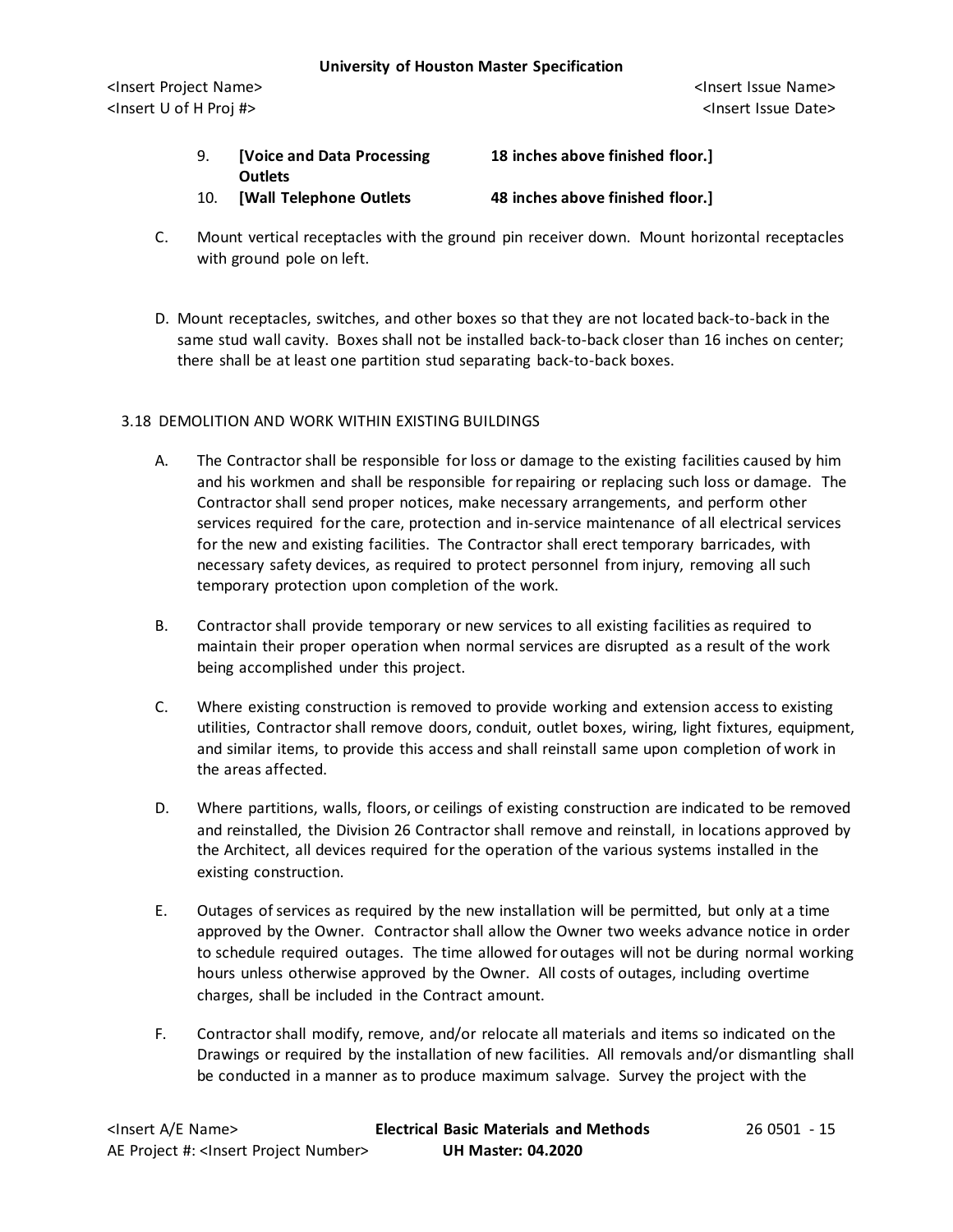Owner's representative before demolition begins and determine all materials that the Owner specifically chooses to have salvaged. Pre-establish with the Owner locations where salvaged materials are to be stored. Salvage materials shall remain the property of the Owner and shall be delivered to such destination as directed by the Owner. Materials and/or items scheduled for relocation and that are damaged during dismantling or reassembly operations shall be repaired and restored to good operative condition. The Contractor may, at his discretion and upon the approval of the Owner, substitute new materials and/or items of like design and quality in lieu of materials and/or items to be relocated.

- G. Existing conditions shall be noted by the Contractor at the beginning of the project. Any abandoned or existing conduit boxes, etc. shall be demoed back to their source. Also, unsafe or code violations shall be corrected by the Contractor.
- H. All items to be relocated shall be carefully removed in reverse to original assembly or placement and protected until relocated. Contractor shall clean and repair and provide all new materials, fittings, and appurtenances required to complete the relocations and to restore to good operative order. All relocations shall be performed by workmen skilled in the work and in accordance with standard practice of the trades involved.
- I. When items scheduled for relocation are found to be in damaged condition before work has been started on dismantling, the Contractor shall call the attention of the Owner to such items and receive further instructions before removal. Items damaged in repositioning operations are the Contractor's responsibility and shall be repaired or replaced by the Contractor as approved by the Owner, at no additional cost to the Owner.
- J. Service lines and wiring to items to be removed, salvaged, or relocated shall be removed to points indicated on the Drawings, specified, or acceptable to the Owner. Service lines and wiring not scheduled for reuse shall be removed to the points at which reuse is to be continued or service is to remain. Such services shall be sealed, capped, or otherwise tied-off or disconnected in a safe manner acceptable to the Owner. All disconnections or connections into the existing facilities shall be done in such a manner as to result in minimum interruption of services to adjacent occupied areas. Services to existing areas or facilities that must remain in operation during the construction period shall not be interrupted without prior specific approval of the Owner as herein specified.
- K. During the construction and remodeling, portions of the **[name of project]** shall remain in service. Construction equipment, materials, tools, extension cords, etc., shall be arranged so as to present no hazard or interruption to the occupants of the building.
- L. Certain work during the demolition and alteration phases of construction may require overtime or nighttime shifts or temporary evacuation of the occupants. Coordinate and schedule all proposed down time with the Owner's Representative at least two weeks in advance.
- M. Make every effort to minimize damage to the existing building and the Owner's property. Repair, patch, or replace as required any damage that might occur as a result of work at the site. Care shall be taken to minimize interference with the Owner's activities during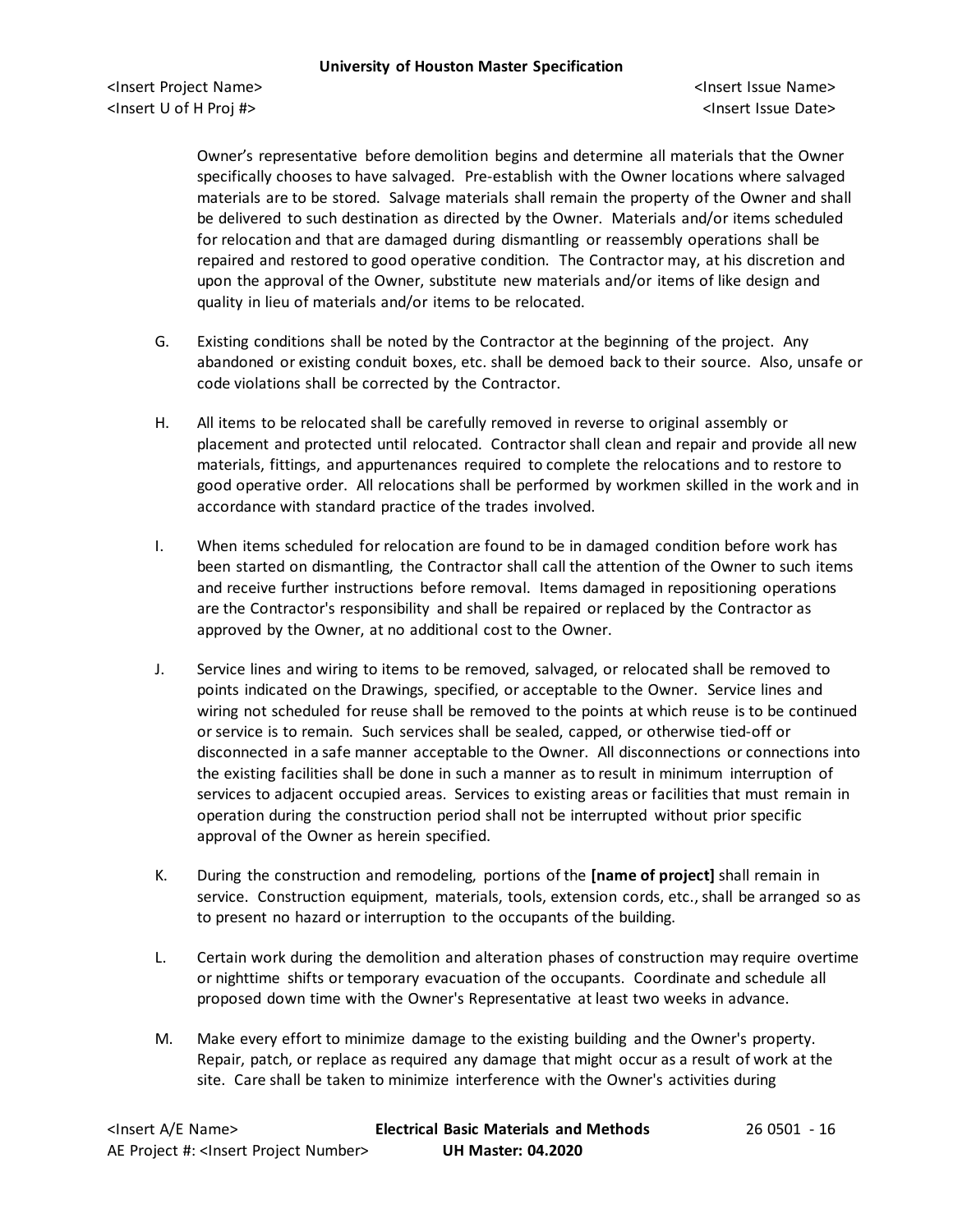construction. Cooperate with the Owner and other trades in scheduling and performance of the Work.

- N. Include in the Contract price all rerouting of existing conduits, wiring, outlet boxes, fixtures, etc., and the reconnecting of existing fixtures as necessitated by field conditions to allow the installation of the new systems. Furnish all temporary conduit, wiring boxes, etc., as required to maintain lighting and power service for the existing areas with a minimum of interruption.
- O. All existing lighting fixtures, switches, outlets, speakers, materials, equipment and appurtenances not included in the remodel or alteration areas are to remain in place and shall remain in service. If no longer in use, Contractor shall demo to source and determine if in use still.
- P. Electrical equipment, outlets, speakers, circuits to mechanical and building systems equipment, etc. that are to remain, but that are served by conduit and/or circuiting that is disturbed by the remodeling work, shall be reconnected in such a manner as to leave it in proper operating condition and to comply with NEC.
- Q. Existing branch circuits that are to be abandoned shall be removed all the way back to the nearest junction box or source, whichever is closest. Remove conduits the same way.
- R. Existing lighting fixtures shown to be removed and indicated to be reused, shall be cleaned, repaired, re-lamped and provided with such new accessories as may be needed for the proper installation in their new locations.
- S. New circuiting indicated to be connected to existing panels shall be connected to "spares" and/or "released" breakers as applicable, or new breakers provided where space is available. Contractor shall verify the existing panel load and feeder capacity prior to adding any additional loads.
- T. Within the remodeled or alteration areas where existing ceilings are being removed and new ceilings are installed, all existing lighting fixtures, other ceiling mounted devices and their appurtenances shall be removed and reinstalled into the new ceiling, unless otherwise shown or specified. All lay-in fixtures shall have minimum two grid wires at opposite corners as per NEC.
- U. Within the remodeled or alteration areas where existing walls are being removed, all existing lighting fixtures, switches, receptacles, other materials and equipment and their appurtenances shall be removed, where required by the remodel work either shown or specified. Remaining fixtures, etc. shall be left code compliant.
- V. Any salvageable equipment, as determined by the Owner, shall be delivered to the Owner, and placed in storage at the location of his choice. All other debris shall be removed from the site immediately including scrap materials, wiring, etc.